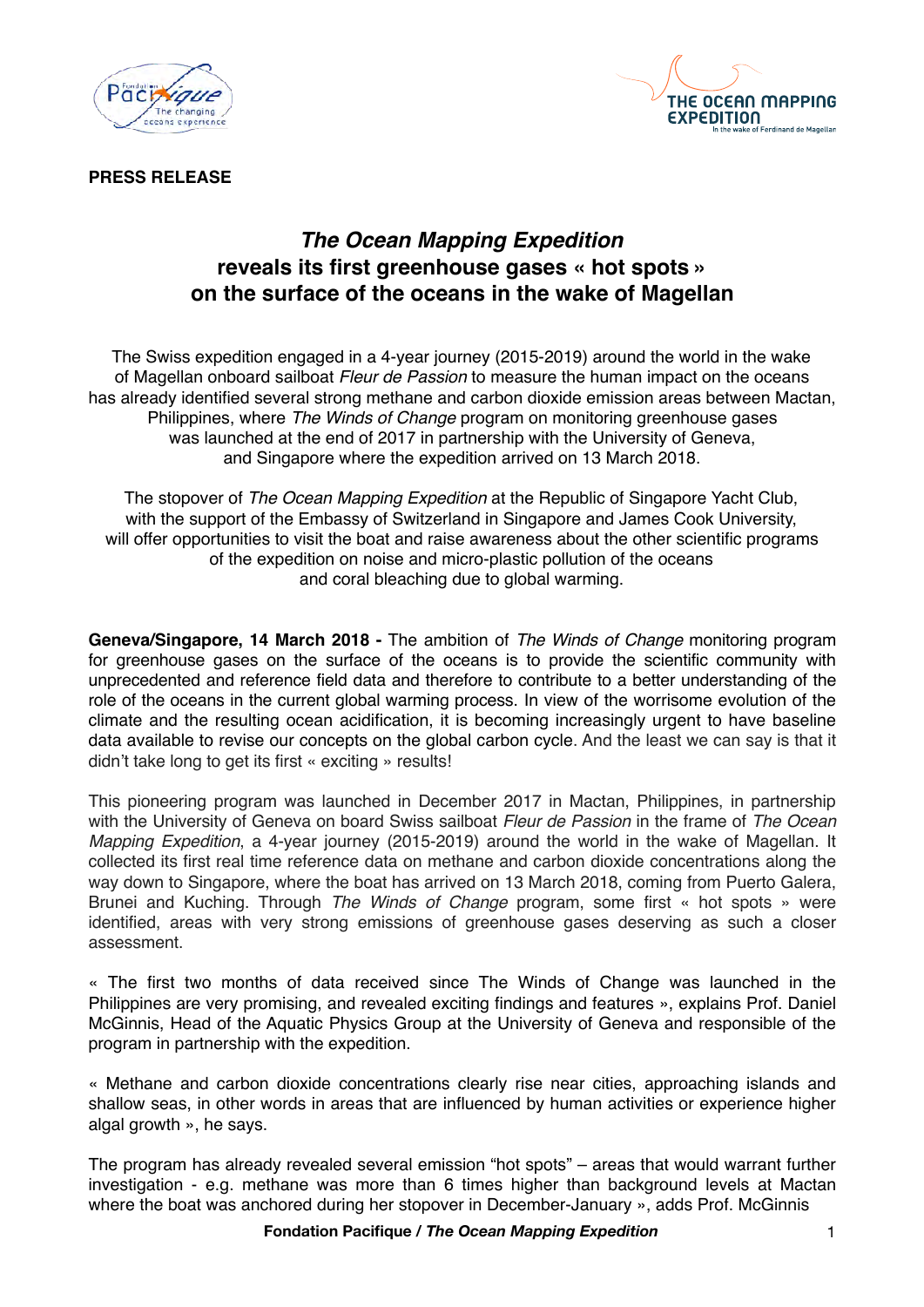



« These exciting first results present a huge step forward in the project and the overall issue of global warming, and prove our approach as a very effective method to track atmospheric gases over the sea », he also adds.

To perform *The Winds of Change* program, 33m-long *Fleur de Passion -* a former WWII minesweeper from the German Navy now converted into a ketch - is equipped with a ultraportable greenhouse gas analyzer with a sampling port positioned 16 meters above the sea surface on the aft mast and automatically collects methane and carbone dioxide readings every 1 minute. The boat will hence fulfill her mission for the climate until the return of the expedition back to Seville in August 2019.



*Methane and carbon dioxide concentrations along the route of Fleur de Passion. Atmospheric background of methane is about 1.6 ppm, and carbon dioxide is about 410 ppm.*

« The instrument has been functioning very well, and requires little attention and maintenance by the crew of *Fleur de Passion »*, comments Prof. McGinnis. The scientist embarked in early March for the navigation from Kuching to Singapore in order to check the maintenance parameters of the program.

« We are very proud that *The Winds of Change* monitoring program for greenhouse gases on the surface of the oceans is producing its first field data, contributing therefore to also keep the global warming issue on the agenda, » says Samuel Gardaz, Vice-President for Public Affairs of the Fondation Pacifique, a non-profit organization based in Geneva and initiator of *The Ocean Mapping Expedition*.

« Such a pioneering program, as a pure initiative of civil society, once again illustrates the potential and interest of a sailboat like *Fleur de Passion* in terms of scientific research in addition to more conventional oceanographic vessels, » adds Gardaz.

« It provides the opportunity to access essential information at a very large geographical scale to complement that available by satellite so far at a time when the global scientific community is specifically alarmed by the lack of data on this issue. »

As explained by Prof. Daniel McGinnis, head of the Aquatic Physics group of Department F.-A. Forel of the University of Geneva and project manager *The Winds of Change*, « climate change is one of the greatest challenges facing our time and its understanding is a major challenge for the scientific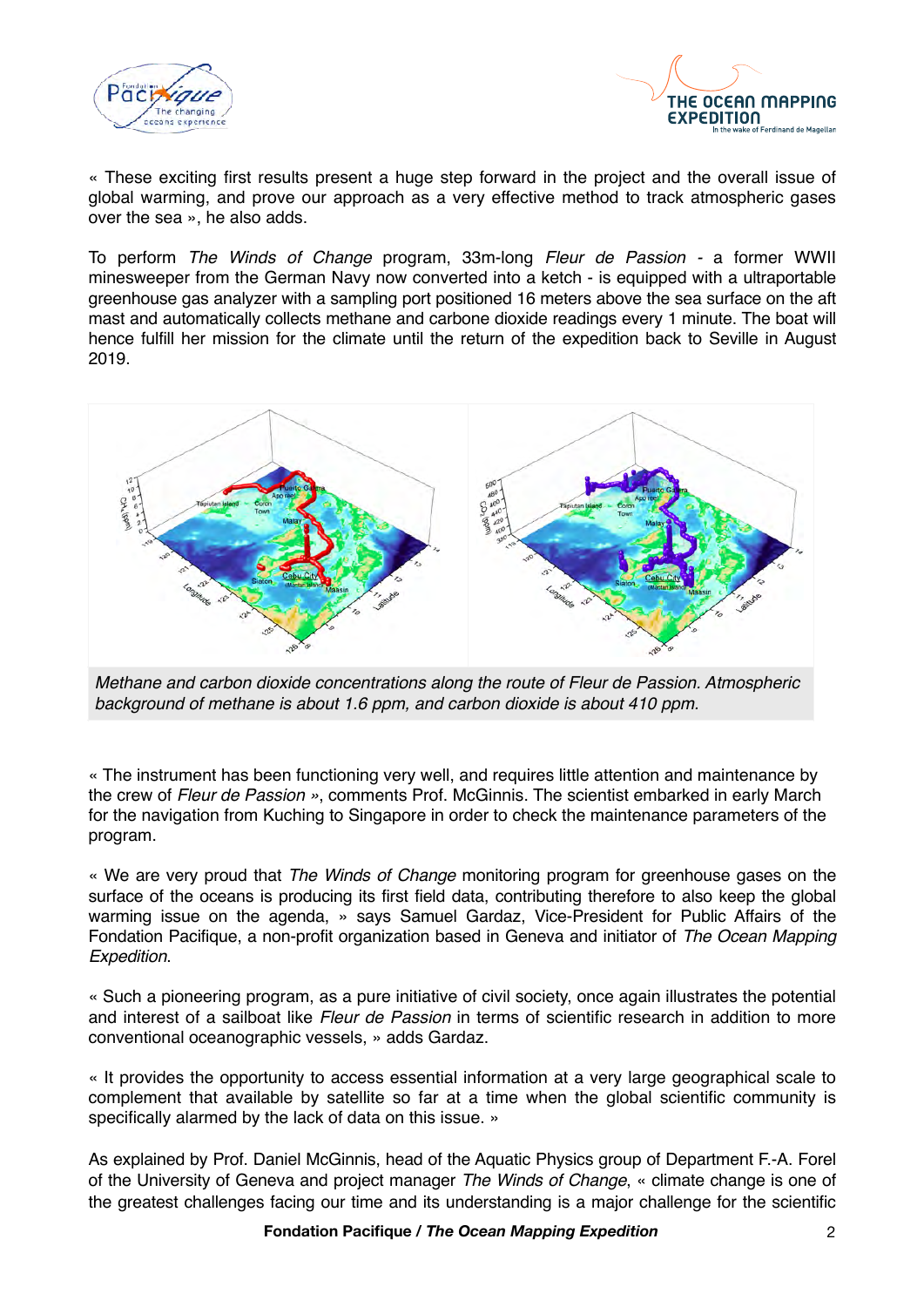



community. In order to be able to effectively reverse the trend, scientists need to have a comprehensive and accurate view of the concentrations of greenhouse gases on the surface of the oceans and to be able to better understand their role not only as reservoirs of such gases, but also as emitters, of emission source. "

« But the oceans and fresh water as a whole emit more greenhouse gases than previously estimated, according to the Intergovernmental Panel on Climate Change (IPCC), » Prof McGinnis insists. It is therefore urgent to re-evaluate the role of the oceans in the global carbon cycle for a better understanding of global warming issues. »

« A pioneering project such as *The Winds of Change* aboard the *Fleur de Passion* sailboat is therefore a necessity to collect in real time and continuously along the way, field data that we lack on greenhouse gases. and to allow science to take a step forward in understanding the role of the oceans in the current global warming process, » he continues.

## **Three other scientific programs on noise and micro-plastic pollution, and coral bleaching**

Since leaving Seville in April 2015, *The Ocean Mapping Expedition*, which also aims to contribute to a greater awareness of the issues of sustainable development, already leads two programs unpublished by their scope: the *20,000 Sounds under the Seas* program on ocean noise pollution, in partnership with the Laboratory of Bioacoustic Applications (LAB) of the Polytechnic University of Catalonia in Barcelona, led by the biologist and engineers Dr Michel André; and the *Micromegas* program for mapping micro and meso-plastic pollution on the surface of the oceans in partnership with the Oceaneye association in Geneva.

« Marine noise pollution is recognized today as one of the greatest disrupters of marine ecosystems that threaten the natural balance of the oceans », recalls Dr Michel André and responsible for the *20,000 Sounds Under The Seas* program.

« This pollution, little known to the general public because it is invisible and inaudible, at least for human ears, increases with the development of industrial activities at sea and spreads at high speeds in all the corners of the planet. Result: there is no more "end of the ocean" that is spared », explains the French scientist.

« Except maybe between French Polynesia and Australia, where levels of noise were measured in some deep-ocean areas were to be close to natural ambient noise levels, meaning that the contribution from human operations there is minimum and could be defined as the levels that were present in the ocean before its industrialisation. In other words close to pollution zero », he adds. Some initial results are accessible on <http://omexpedition.listentothedeep.com/acoustics/>.

The situation is totally different in other regions of the globe as on the Great Barrier Reef for example. « Because most of the marine organisms found in coral reefs produce sounds, tracking these specific soundscapes represents one efficient way to monitor and understand possible changes », explains Dr André.

« The *20,000 Sounds Under the Seas* program has collected sound recordings at sample stations and is currently comparing its analysis with the heath status of the coral reefs: it is expected that the acoustic monitoring of biodiversity will significantly contribute to understand the magnitude of the damage that this unique ecosystem is facing. »

« Now, that the expedition has entered more industrialized areas, we expect these levels to significantly increase along with the presence of heavy maritime traffic », he concludes.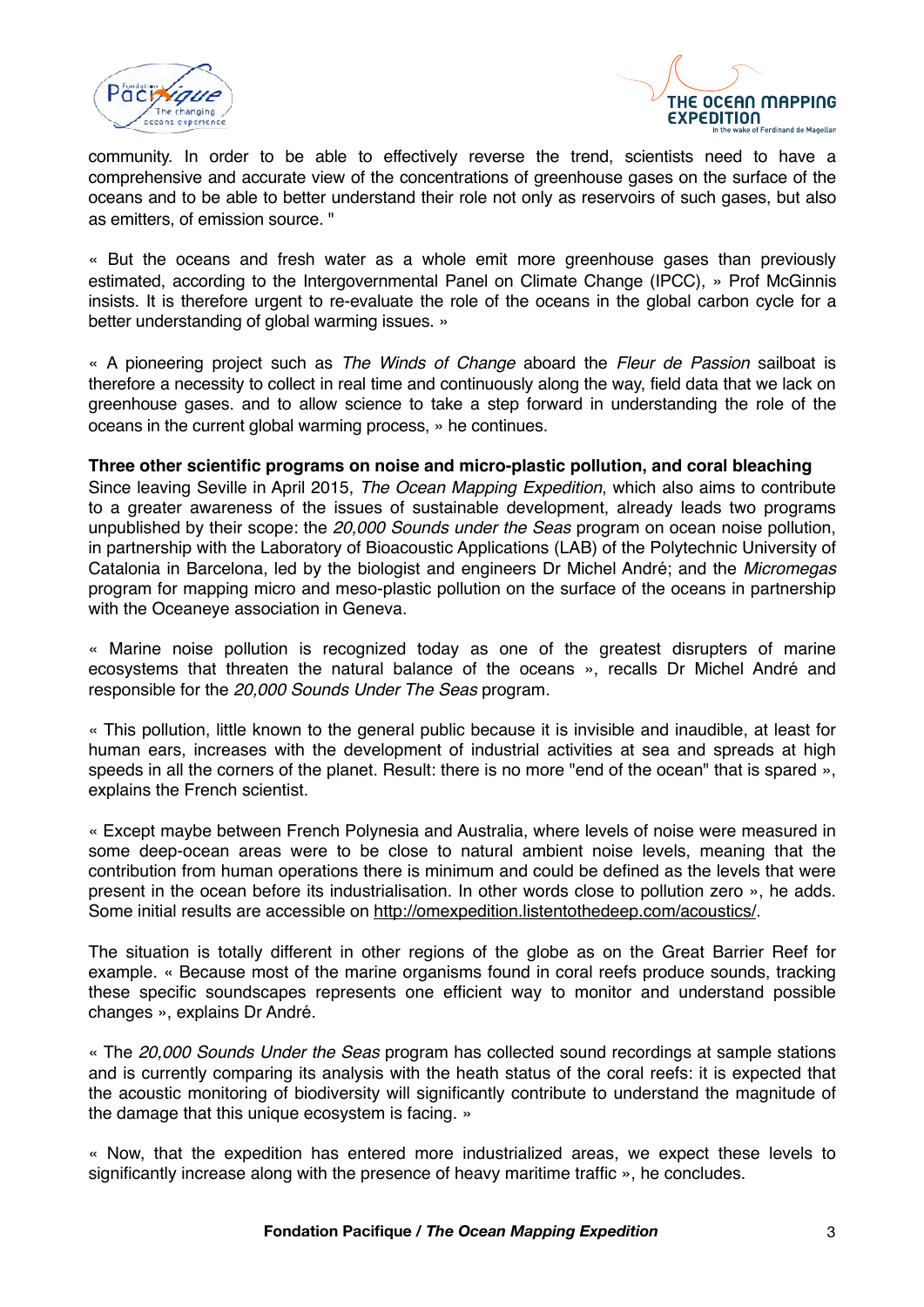



Regarding micro-plastic pollution, as of 14 March 2018, 148 surface water samples has been collected from Seville to Singapore and, for the latest to date, are being analysed by the biologists from Oceaneye. For a first glance at the samples already analyzed: [www.oceaneye.ch/](http://www.oceaneye.ch/cartographie/) [cartographie/](http://www.oceaneye.ch/cartographie/)

Since April 2017, the expedition has opened a first field of investigation on the theme of global warming, the second major human impact on the oceans with pollution and overfishing. In partnership with the CoralWatch project at the University of Queensland in Brisbane, Australia, the *Fleur de Passion* crew is conducting observations on the health status of corals, victims of bleaching due to warming waters. So far, more than 1300 observations had been made in Australia, the Solomon Islands, Papua New Guinea Indonesia and the Philippines, as the expedition continued its course in Magellan's footsteps. Transmitted to CoralWatch, they feed a large database managed by the project and covering 77 countries.

## **« Outstanding opportunity » for scientific institutions**

"James Cook University, one of the world's leading institutions in the field of marine science, is proud to have an association with the voyage of Swiss sailboat *Fleur de Passion* and *The Ocean Mapping Expedition* », says Dr Dale Anderson, Deputy Vice Chancellor of James Cook University in Singapore that supports the expedition's stopover in Singapore.

« *Fleur de Passion* celebrates the historic voyage of Ferdinand Magellan while at the same time supporting research that will advance our understanding of the oceans. It has delivered an outstanding opportunity for collaboration amongst organisations, including that between JCU and the institutions that are supporting the voyage, and drawing in the wider public. It is collaborations such as this that will empower the search for solutions to critical environmental problems such as the pollution of the global oceans», adds Dr Anderson.

### **Singapore stopover program**

During its stopover at the Republic of Singapour Yacht Club (RSYC) until 25 March 2018, and with the support also of the Embassy of Switzerland in Singapore, The Ocean Mapping Expedition offers the opportunity to share the spirit and thrill of the adventure through guided visits of Fleur de Passion: on Saturday 17 March from 10am to 5 pm (public); Sunday 18 (RSYC members only) and Monday 19 (JCU members). Booking compulsory on [http://omexpedition.ch/index.php/fr/visit-fleur](http://omexpedition.ch/index.php/fr/visit-fleur-de-passion-in-singapore)[de-passion-in-singapore](http://omexpedition.ch/index.php/fr/visit-fleur-de-passion-in-singapore)

#### **Sharing the experience, awareness and culture**

In parallel with scientific programs, *The Ocean Mapping Expedition* includes a sharing of experience. This translates into the welcome aboard *Fleur de Passion* of teenagers break in the framework of the socio-educational program *Young at Sea*, in partnership with the Geneva association Pacifique, but also passengers embarking as team members. Since April 2015, 35 teenagers and young adults have boarded by two-three or in groups, for two months on average as part of this program as well as some **70** passengers.

As part of the « In the mirror of Magellan » cultural program, eleven cartoonists or illustrators mainly Swiss and French - have already come on board « in residence » since the departure from Seville: Zep, Matthieu Berthod, Tom Tirabosco, Pierre Wazem, Peggy Adam, Isabelle Pralong, Ambroise Héritier, Pierre Baumgart, Alex Baladi, Mirjana Farkas and Maurane Mazars, soon to be followed by Cécile Koepfli from Singapour to Jakarta, and many others until the return of the expedition to Seville un August 2019.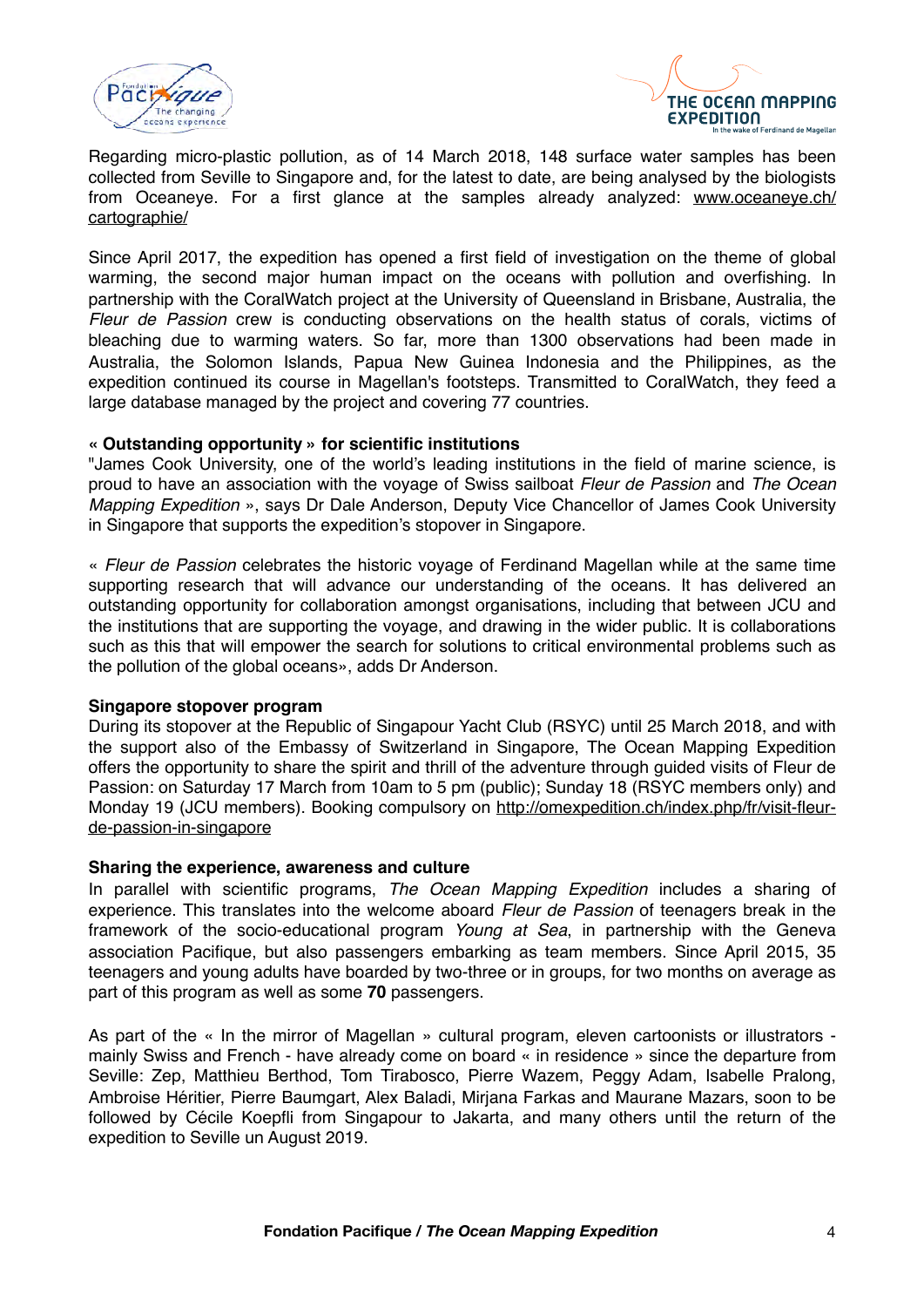



## **About the Fondation Pacifique**

The Fondation Pacifique is a non-profit Swiss-based non-profit organization based in Geneva. It was created in 2007 by a handful of men and women driven by a strong entrepreneurial spirit at the service of the community. Since its creation, it designs, organizes and conducts at sea aboard sailing ship *Fleur de Passion* thematic expeditions combining scientific research programs, cultural projects, socio-educational and environmental awareness. Its ambition is to contribute to a better knowledge of the human impact on the oceans and to invite to the reflection on the place of the man on the planet sea by allowing everyone to embark as a crew member and to participate to the expedition. To this end, his expeditions are conducted in a multidisciplinary spirit and experience sharing, and are accompanied by communication actions for the general public.

## **Fondation Pacifique**

9bis, rue de Veyrier, 1227 Carouge - Suisse [www.fondationpacifique.ch](http://www.pacifique.ch) / [www.omexpedition.ch](http://www.omexpedition.ch) www.facebook.com/omexpedition Media contact: Samuel Gardaz, Vice-president for Public Affairs, founding member [samuel@pacifique.ch](mailto:samuel@pacifique.ch) / +41 76 563 65 43 or +65 8573 11 97

#### *The Winds of Change* **program University of Geneva**

[www.unige.ch/forel/en/physique-aqua/](http://www.unige.ch/forel/en/physique-aqua/) Media contact: Dr Daniel F. McGinnis, Head of the Aquatic Physics Group [daniel.mcginnis@unige.ch](mailto:daniel.mcginnis@unige.ch) / +41 78 848 38 02

#### *20'000 Sounds Under The Seas* **program Laboratory of Bioacoustic Applications**

Polytechnic University of Catalonia [www.lab.upc.es](http://www.lab.upc.es/) Media contact: Dr Michel André, Director [michel.andre@upc.edu](mailto:michel.andre@upc.edu) / +34 93 896 7299/ 7200

#### *Micromégas* **program**

Association Oceaneye [www.oceaneye.eu](http://www.oceaneye.eu) Media contact: Pascal Hagmann, Executive Director [pascal.hagmann@oceaneye.ch](mailto:pascal.hagmann@oceaneye.ch) / +41 78 637 16 73